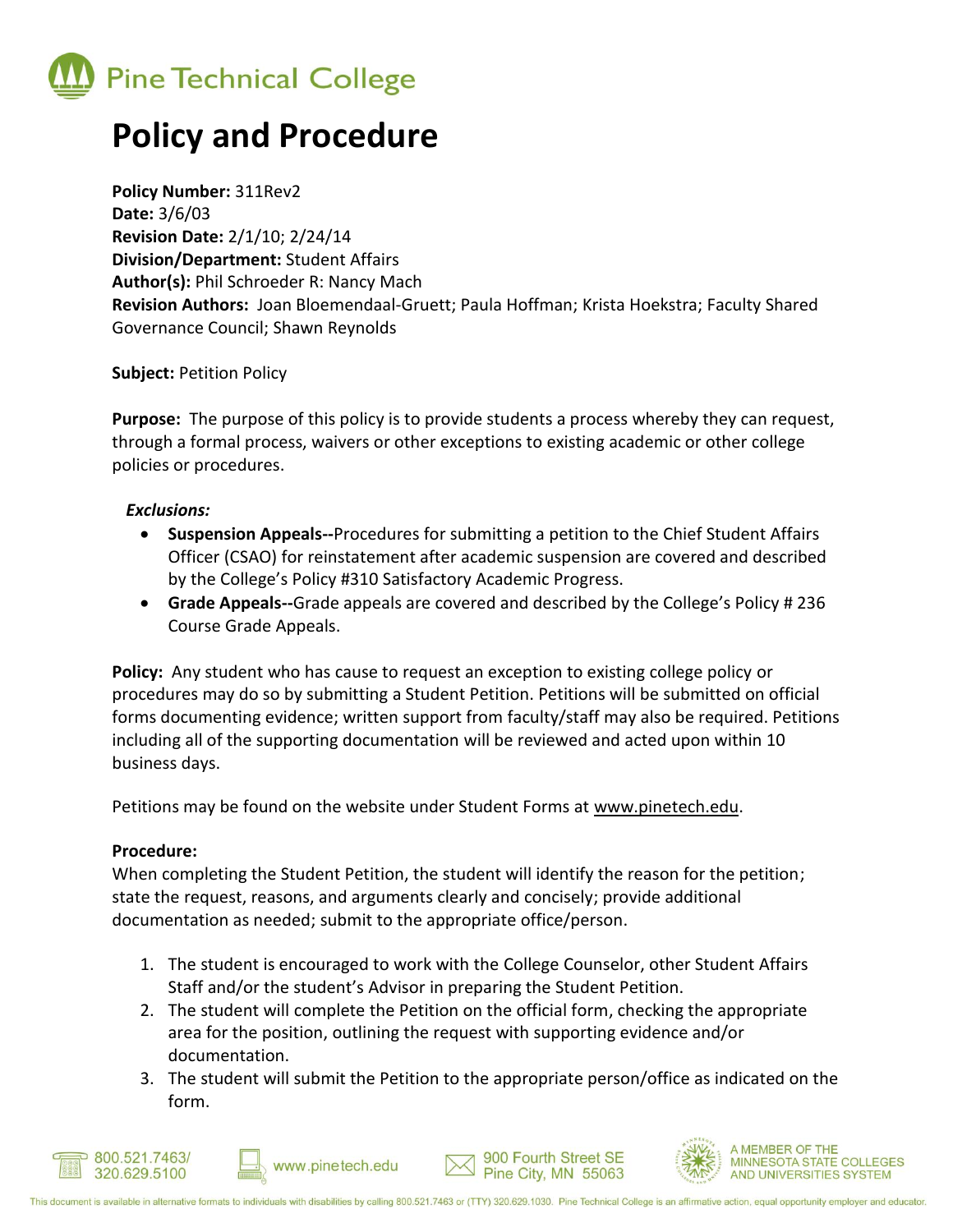# **Pine Technical College**

- 4. If more than one person is required to review the Petition, the person to whom the student submitted the Petition will forward to the appropriate Administrator.
- 5. If the Administrator reviews the Faculty's/Staff's recommendation and clarification is required, the Administrator will meet with the Faculty/Staff to review prior to finalizing the Petition.
- 6. If the Petition is not approved, student may request further review by the Chief Academic Officer (CAO) or Chief Student Affairs Officer (CSAO), dependent on the initial reason for the petition.

## **Final Action**

- 1. Final action will be completed within 10 working days from the date of submission of the Petition and required documentation; if there are extenuating circumstances that delays final action beyond 10 working days, the student will be notified of these circumstances.
- 2. The person identified on the form who receives the Petition for final review or designee will notify the petitioner immediately regarding action on the petitioner's Petition.
- 3. For approved Petitions, copies of the approved form with action needed will be forwarded, as indicated on the form, to the respective division/department for final implementation.
- 4. All Petitions, regardless of type of request, will have the required signatures prior to final approval.
- 5. Once action has been completed, a copy of the final, approved Petition will be forwarded to the student by Student Affairs Staff.

### **Appeals:**

If the student disagrees with the petition decision, they may appeal the initial decision to the President. The President's decision is final unless the student alleges that the decision and due process was improper, unfair or arbitrary, in which case the student may appeal the final decision by following the policy and procedure outlined in Policy 303 Student Complaints and Grievances.

**Responsibilities:** It is the responsibility of the CSAO, CAO, associated faculty and staff to implement this policy.

**Dissemination:** Students will be informed of this policy by the following methods: Inclusion in the Student Handbook and PTC's Web site. Copies will also be included in the Faculty and Staff Handbook.